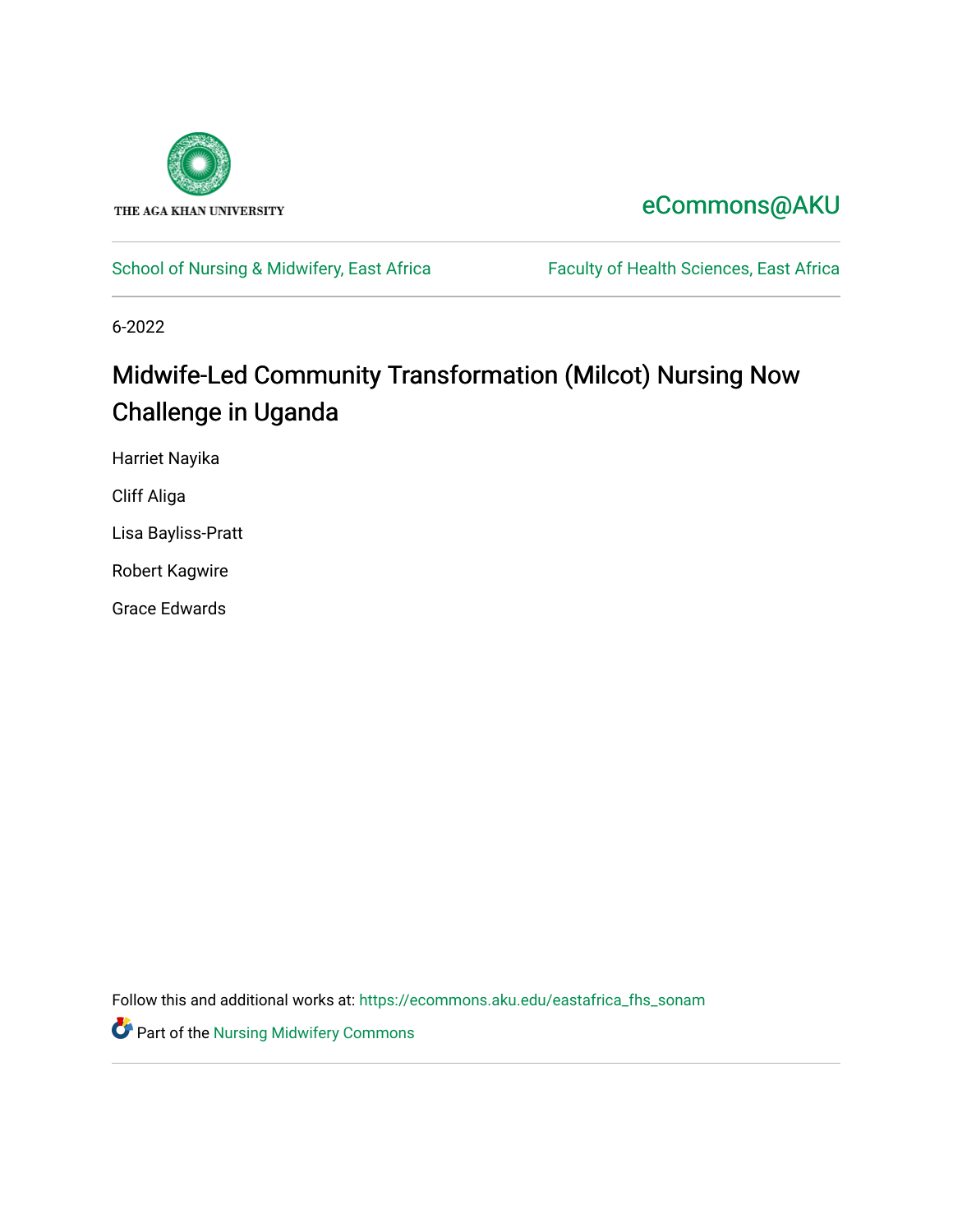# MIDWIFE-LED COMMUNITY TRANSFORMATION (MILCOT) NURSING NOW CHALLENGE IN UGANDA





#### **> AUTHOR**



**Harriet Nayika** Founder and director, Midwife-led Community Transformation (MILCOT)

**Cliff Asher Aliga** PhD Candidate, Aga Khan University, Uganda

**Lisa Bayliss-Pratt** Pro-Vice Chancellor, Coventry University, UK

**Robert Kagwire** Municipal Health Educator, Nansana, Uganda

**Grace Edwards** Adjunct Professor, Aga Khan University East Africa, Visiting Professor, Coventry University, UK

# **SUMMARY**

This paper describes the journey of a young African midwife utilising the Nursing Now Nightingale Challenge framework to undertake a gap analysis and a mapping exercise to provide high-quality continuous professional development education for midwives working in isolation in a deprived suburb in Uganda. The project was completed in three stages:

- Stage one mapped out the services available within Nansana, Uganda
- Stage two identified the gaps in education for midwives and nurses within the area
- Stage three developed and offered educational study days for nurses, midwives and adolescents based on the gap analysis.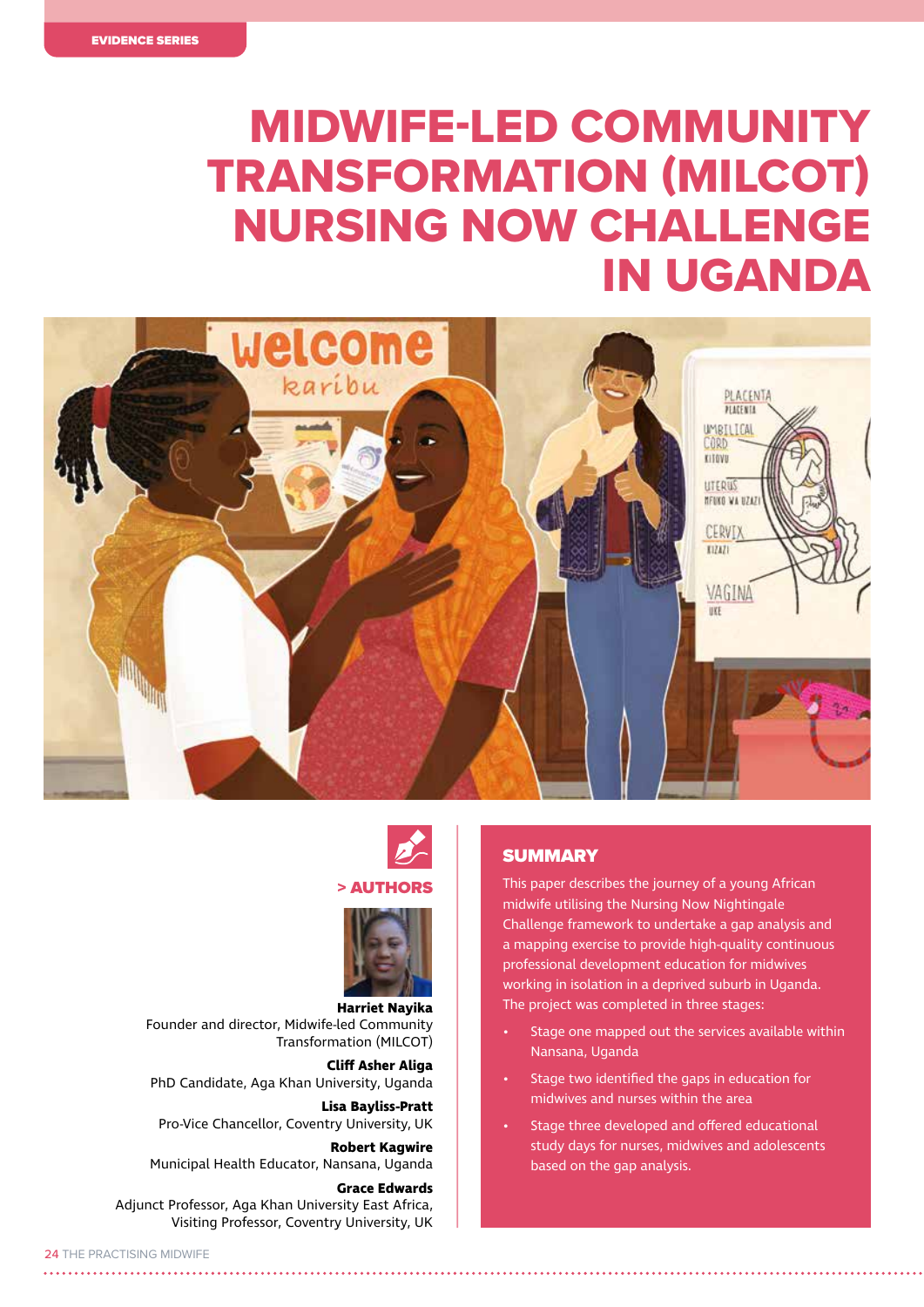### INTRODUCTION

In 2018 the World Health Organization and the International Council of Nurses launched an ambitious three-year worldwide campaign to highlight the work of nurses and midwives across the globe and empower them to enhance their contribution to improving global health and achieving universal health coverage. This campaign was called Nursing Now.

The campaign built on the recommendations of the Triple Impact report, published in the UK in 2016, which highlighted that empowering nurses and midwives would not only improve global health, but would also help address gender inequalities and strengthen local economies.<sup>1</sup>

The Nursing Now campaign focused on five main areas, ensuring that nurses and midwives have a more prominent voice in health policymaking, encouraging greater investment in the nursing workforce, recruiting more nurses into leadership positions, conducting research that helps determine where nurses can have the greatest impact and sharing of best nursing practices.<sup>2</sup>

One of the initiatives set up by Nursing Now was the Nightingale Challenge which encouraged nurses and midwives across the world to pledge to raise the profile of nurses and midwives, and provide leadership and professional development opportunities for young nurses and midwives. There are now more than 800 independent and self-funding Nursing Now groups in 126 countries, and more than 31,000 young nurses and midwives have participated in the Nursing Now Nightingale Challenge.<sup>2</sup>

Nayiga Harriet was a newly qualified midwife with a passion for women's and adolescents' health when she set up her charity called Midwife-led Community Transformation (MILCOT) with the aim of supporting vulnerable adolescents and preventing teenage and unplanned pregnancies. However, she took up the Nightingale Challenge after recognising the effects of workload stress on local midwives in a deprived area of Uganda. MILCOT worked with the Nansana Municipal Council Health team to extend the Nightingale Challenge to the community. This paper describes the completed project activities including a mapping exercise, gap analysis and implementation of a focused educational package and Sexual Reproductive Health and Rights service provision among marginalised adolescents and young adults.

With support from Professor Lisa Bayliss-Pratt, the Pro-Vice Chancellor at Coventry University, UK, Harriet successfully obtained a small grant from the Burdett Trust for Nursing to help establish her Nightingale Challenge project.

#### **METHODS**

Three methodologies were used; firstly, a mapping exercise was undertaken to record how many health facilities and staff served Nansana Municipality. Secondly, all midwives in a random sample of the health centres were asked to identify three key educational gaps in their practice that could be addressed by a continuous professional development programme. Thirdly, an educational programme incorporating the major priorities identified in the gap analysis was developed and implemented.

The project was undertaken in Nansana, the largest municipality in Uganda and located in the central region of the country in the Wakiso district. It is the fastest-growing municipality with a population growth rate of 4.1% – well above the national average of 3.1%. The current projected population stands at 465,000 people, of which 186,236 are adolescents and young adults aged 10–24. It is characterised by a number of slum settlements.<sup>3,4,5</sup>

### PROJECT OBJECTIVES

- To equip MILCOT with information on gaps and challenges of existing midwives within Nansana Municipality
- To provide capacity building for existing midwives within Nansana Municipality to enable them to participate in Nursing Now campaigns
- To provide referral and linkage for reproductive health services for adolescents and young adults within Nansana Municipality.

 $GG$ 

 *The Nursing Now campaign focused on five main areas, ensuring that nurses and midwives have a more prominent voice in health policymaking, encouraging greater investment in the nursing workforce.*

5157

## STAGES OF THE PROJECT

### **Stage one**

For the first stage, MILCOT carried out a mapping exercise to determine the health facilities and household distribution, and to assess the availability of adolescent and young adultfriendly Sexual Reproductive Health and Rights (SRHR) services, information provision and the gaps in Nansana Municipality.

The mapping exercise revealed that Nansana Municipality has a total of 13 government health facilities: five health centres category II, seven health centres category III and one health centre category IV. The total number of nurses and midwives working within these 13 health facilities is 51, so all health facilities were grossly understaffed.

A health centre II (HCII) is an outpatient service facility run by a single midwife who provides as much care as possible before referring clients to a higher-level facility. A health centre III (HCIII) serves 10,000 people and provides, in addition to HCII services, inpatient care, simple diagnostic tests and maternal health services that are provided by only two midwives. A health centre IV is classed as a small hospital run by a medical doctor and provides surgical services in addition to all the services provided at HCIII. There were only four midwives in this facility.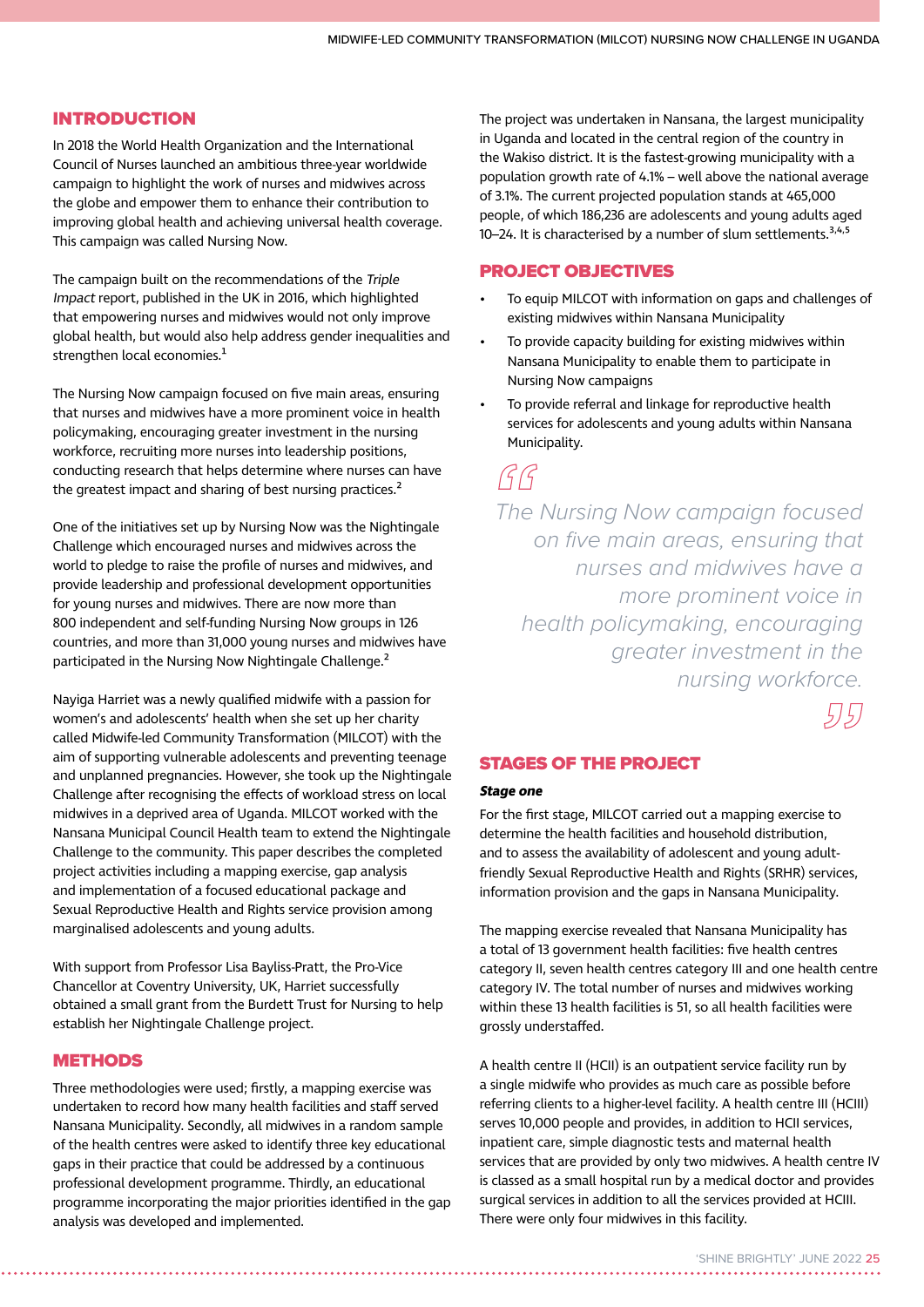The following issues were identified:

- There is no safe space or designated staff within the infrastructure to encourage adolescents and young adults to seek SRHR services
- Community awareness regarding the services available in the government health facilities is low
- The full range of family planning services was not available
- There were no specific sessions available for adolescents and young people
- There was limited data in all the health facilities regarding service demand and provision for adolescents and young adults in relation to SRHR in Nansana Municipality
- There is severe congestion and long waits for clients in the local government health facilities at Nansana Municipality
- Following the mapping exercise, six health facilities were randomly identified due to limited funding to carry out stage two and stage three.

#### **Stage two**

All midwives working in the six health facilities were interviewed and asked to identify three gaps in their professional development and knowledge around SRHR, particularly for adolescents and young adults.

The following themes were identified:

- The service providers lacked the knowledge on service provision and specifically antiretroviral treatment (ART) service provision for adolescents and young adults with HIV.
- A negative attitude towards adolescents' service provision was identified.
- The few health workers who occasionally worked with adolescents were overwhelmed with work as other health workers have negative attitudes towards adolescent-friendly service provision and refuse to support the service.
- 50% of the midwives interviewed had never attended any continuous professional development training nor been offered capacity-building initiatives. The 50% who reported undertaking additional training had not been offered training in the past two years. None of the professional development training conducted in the past two years was related to adolescent sexual reproductive health and rights.

#### **Stage three**

The midwives were asked to identify their own training needs. The consensus from all the interviews focused on the following topics:

- Training in SRHR in general
- Practical training on providing adolescent-friendly SRHR services
- Training on how to implement SRHR services
- Key populations and SRHR
- Basic training in assessment and management of depression
- Training in provision of modern family planning methods
- How to integrate SRHR into daily work
- Basic SRHR counselling skills
- Managing burnout in healthcare settings.

MILCOT identified 11 midwives to offer intensive education and training who would then be able to act as champions and provide training back in their own facilities. This would help to ensure that the local midwives are empowered and that the project is sustainable. MILCOT would remain involved in a supportive, advisory capacity.

The following sessions were developed and offered to the midwifery champions:

- COVID-19 management
- Introduction to the International Year of the Nurse and Midwife
- Leadership and management
- Adolescent and young adults' sexual reproductive health
- Healthcare leadership
- Integrating SRHR services for key populations
- Burnout and self-care for nurses and midwives
- Basic counselling skills for nurses and midwives.

After the initial training sessions were completed, key stakeholders in the community were consulted for an evaluation of the work already undertaken and to plan the way forward. The comments from the stakeholders were overwhelmingly positive about the training that had already taken place and suggested additional educational sessions, particularly around mental health.

The second phase of training was aimed at giving final preparation to the midwives before allocating them to priority areas for the provision of adolescent-friendly sexual reproductive health information and services. This training focused on identifying mental health issues, giving midwives the opportunity to gain skills around supporting marginalised adolescents and young adults, especially those who face psychosocial challenges.

The following additional sessions were provided:

- Prevention of maternal and newborn deaths
- Use of online SRHR apps, e.g. family planning app, safe delivery app, menstruation app
- Legislation issues
- Mental health
	- Introduction to mental health
	- Group support psychotherapy
	- How to screen for depression
	- How to screen for anxiety
- Allocation of nurses and midwives to high priority areas.

26 THE PRACTISING MIDWIFE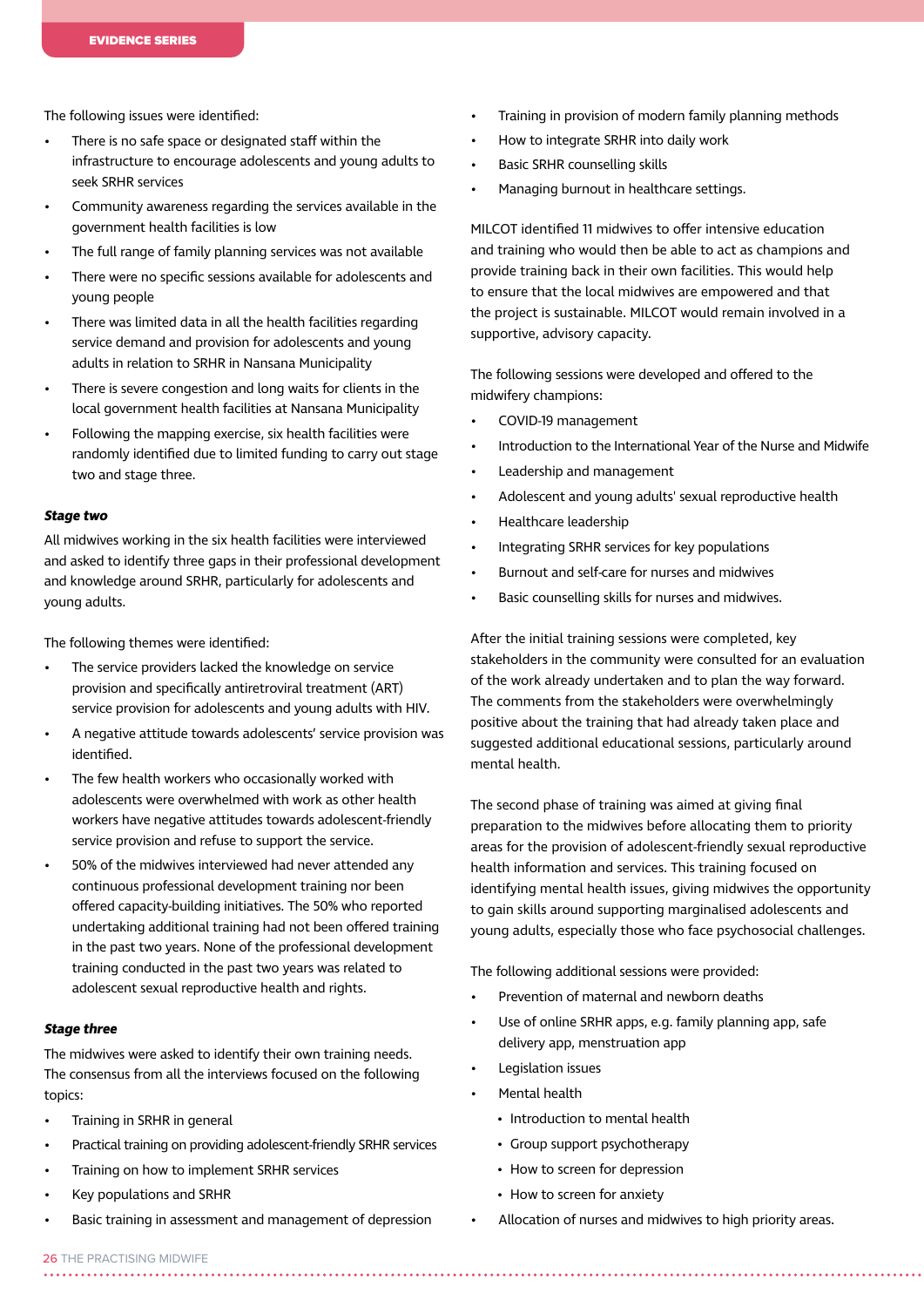# MONITORING AND EVALUATION

The work of the 11 champions was monitored and evaluated with the support of Dr Grace Edwards and Cliff Asher Aliga, both strategic advisors of MILCOT and faculties of Aga Khan University and with the support of the Nansana Municipality Council health team to assess the impact. MILCOT was delighted with the results which are shown in Table 1.

# **Table 1 Number of adolescents and young adults who were provided with SRHR services by MILCOT Nightingale Challenge team**

 $GG$ 

 *All midwives working in the six health facilities were interviewed and asked to identify three gaps in their professional development and knowledge around SRHR, particularly for adolescents and young adults.*

5157

| <b>Health facility</b>                                                             | No of adolescents who No of key populations<br>received SRHR services | who sought SRHR services | No of adolescents assessed for<br>mental health and provided<br>with psychosocial support | No of adolescents who<br>use the SRHR apps |
|------------------------------------------------------------------------------------|-----------------------------------------------------------------------|--------------------------|-------------------------------------------------------------------------------------------|--------------------------------------------|
| <b>Serving Lives Under</b><br><b>Marginalization (SLUM)</b>                        | 136                                                                   | 24                       | 10                                                                                        | 17                                         |
| <b>Health Concern Initiative</b>                                                   | 107                                                                   | 24                       | 12                                                                                        | 06                                         |
| Nansana HCII working<br>with Health for Youths<br>with Parents Involved<br>(HEYPI) | 252                                                                   | 19                       | 32                                                                                        | 12                                         |
| Nassolo Wamala HCII                                                                | 158                                                                   | 06                       | 51                                                                                        | 15                                         |
| <b>God's Grace Maternity</b>                                                       | 33                                                                    | 05                       | 08                                                                                        | O <sub>1</sub>                             |
| <b>Nabweru HCIII</b>                                                               | 236                                                                   | 13                       | 13                                                                                        | 13                                         |
| Total                                                                              | 922                                                                   | 91                       | 126                                                                                       | 64                                         |

In addition to the six provider units, MILCOT staff were also able to offer services at their small premises. As a result of Nightingale Challenge activities in the community, there has been a huge number of adolescents and young adults seeking services from the MILCOT Centre. Table 2 shows the range of services offered in the first month.

# **Table 2 SRHR services provided by MILCOT Nightingale Challenge team**

| <b>SRHR services provided</b>       | Age range      |                |           | <b>Total</b> |
|-------------------------------------|----------------|----------------|-----------|--------------|
|                                     | $10 - 14$      | $15 - 19$      | $20 - 24$ |              |
| <b>Family planning</b>              | 1              | 41             | 141       | 183          |
| <b>Antenatal care</b>               | 1              | 16             | 57        | 74           |
| <b>HIV testing</b>                  | 14             | 91             | 156       | 261          |
| <b>STI treatment</b>                | $\overline{7}$ | 56             | 82        | 145          |
| <b>Delivery</b>                     | 0              | 0              | 16        | 16           |
| <b>Post-abortion care</b>           | 0              | $\Omega$       | 1         | $\mathbf{1}$ |
| <b>Cervical cancer</b><br>screening | 0              | 12             | 23        | 35           |
| <b>Condom use</b>                   | 14             | 49             | 85        | 148          |
| <b>Prep-initiation</b>              | 0              | $\overline{2}$ | 4         | 6            |
| <b>Total</b>                        | 37             | 267            | 565       |              |

Unfortunately, there is no record of the number of adolescents receiving care prior to this project but anecdotally the midwives reported very few young people attending clinics. Table 1 and Table 2 show the numbers now attending are extremely encouraging.

In 2021 MILCOT was awarded the 2021 national Heroes in Health Award of Excellence in Advancing Maternal and Child Healthcare in Uganda, in part due to the recognition of the success of this programme.